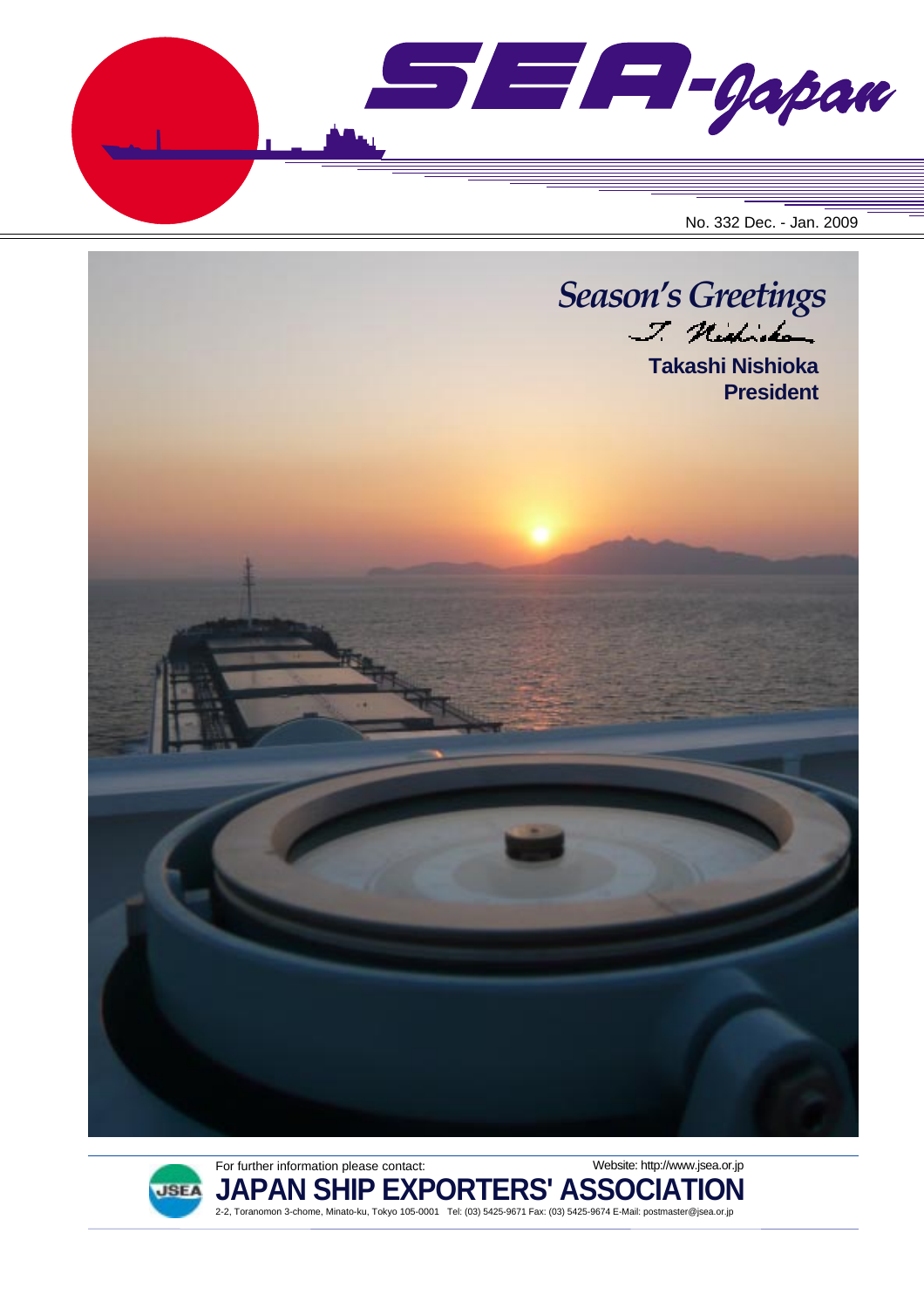# Kawasaki completes LPG carrier, LOTUS GAS

Kawasaki Shipbuilding Corporation has completed the LPG carrier, LOTUS GAS (HN: 1620), for delivery to LPG Horizon Panama S.A. The LPG carrier is the Fifth of the same type and 44th of the Kawasaki LPG carrier series built so far.

The LPG carrier is designed with the new bow type called SEA-ARROW

developed by the company. This can minimize the wave-making resistance at the bow during navigation, increasing the propulsion performance greatly.

Four independent LPG tanks are installed in each hull compartment. This tank system allows cryogenic contraction of the cargo tanks sepa-

> rately from the hull.

The cargo tanks employ special steel resistant to LPG cryogenic temperatures down to minus 46 degree C. The tanks are insulated with urethane foam to

prevent heat penetration.

The main engine is the super longstroke, two-cycle, and low-speed diesel engine for energy saving. The Kawasaki rudder bulb with fins (RBS-F) is used. These combined effects contribute to reduction of the energy consumption.

Principal particulars

 $L$  (o.a.) x  $L$  (b.p.) x  $B$  x  $D$  x d: 226.00m x 222.00m x 37.20m x 21.00m x 11.20m at full load

DWT/GT: 53,067t/45,811

Cargo tank capacity: 80,185m3 Main engine: Kawasaki MAN B&W

7S60MC-C diesel x 1 unit MCR: 14,000kW x 94rpm Speed, service: about 17.0kt Complement: 29 Classification: NK Completion: Sept. 30, 2008

# Universal completes Mediterranean Max type LNG carrier, CHEIKH BOUAMAMA

Universal Shipbuilding Corporation has completed the 75,500m<sup>3</sup> Mediterranean Max LNG carrier, CHEIKH BOUAMAMA (HN:088), for Skikda LNG Transport Corporation (SLTC) at the Tsu Shipyard. The carrier is the second of two Mediterranean Max types, the order of which was placed by SLTC, a joint venture company formed by SONATRACH, HYPROC (SONATRACH's shipping arm), Mitsui OSK Lines, and ITOCHU Corp. in 2005. After the naming ceremony at the Tsu Shipyard, successful gas trials were conducted at the Sodegaura LNG Terminal (Chiba Pref.) of Tokyo Gas Co., Ltd.

The carrier was put in service for transport of LNG produced in Algeria to European countries (France, Italy, and Spain) located along the Mediterranean Sea coast. The carrier is designed to have the optimal size (75,000m3 ) for the Mediterranean Sea area, and is called Mediterranean Max. This ship type will contribute to reduction of LNG transport costs and increase in efficiency.

The CHEIKH BOUAMAMA features are: All main Mediterranean LNG receiving terminal ports can accept the Mediterranean Max. The use of the SURF BULB/SSD system demonstrates further energy saving. Employment of a large capacity bow thruster provides easy ship maneuverability within a port. LNG cargo containment facilities use the GTT Mark III membrane type with high reliability. A highly-reliable steam

turbine plant is used as the main engine.

Principal particulars  $L$  (o.a.) x  $L$  (b.p.) x  $B$  x  $D$  x d: 219.95m x 35.00m x 22.55m x 9.75m DWT: 38,127t GT: 52,855t Cargo tank capacity:  $75,758m<sup>3</sup>$ Main engine: Steam turbine x 1 unit Speed, service: 17.5kt Classification: BV



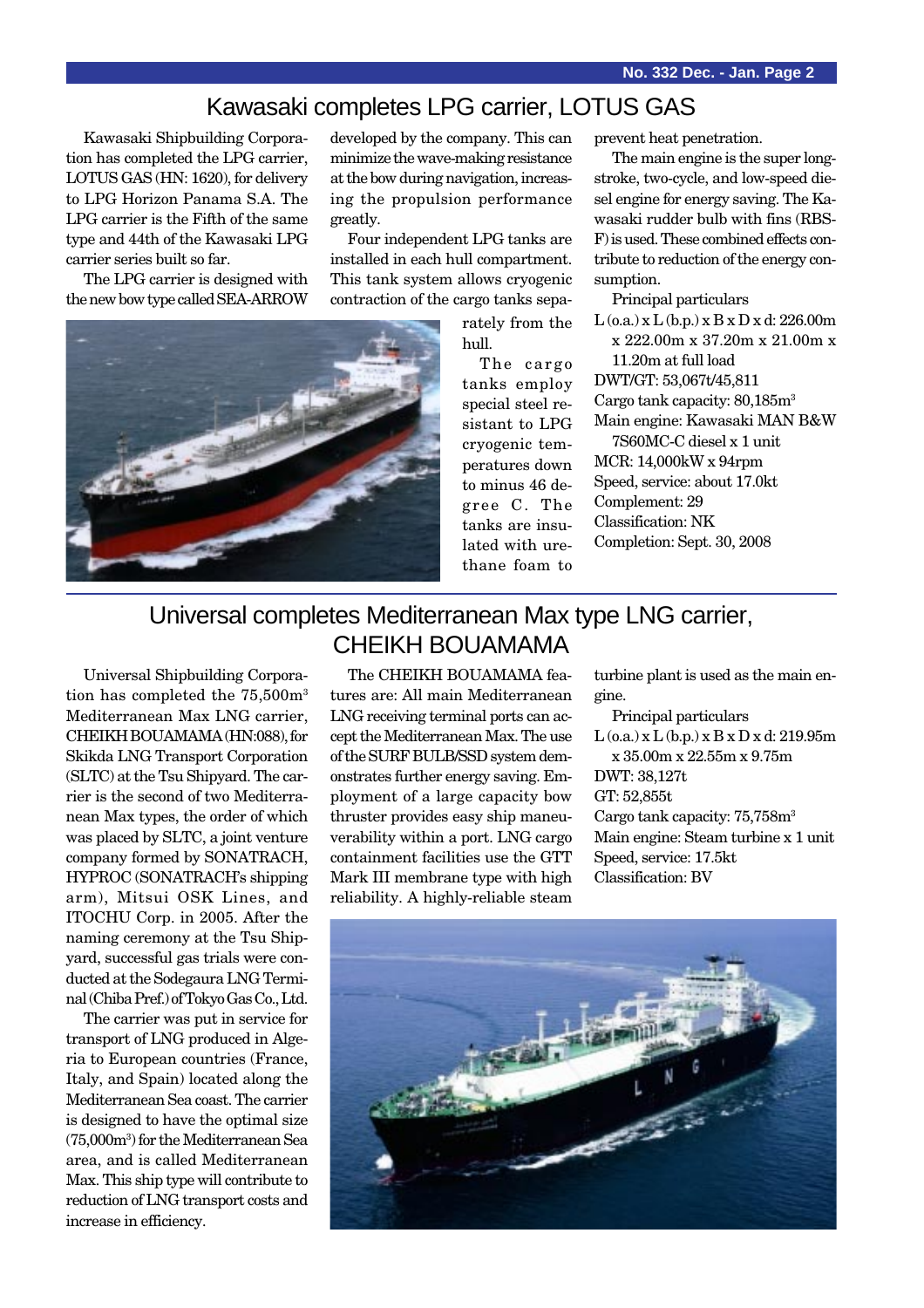## Sanoyas completes 4.35 mil.cubic ft chip carrier, SHEARWATER

Sanoyas Hishino Meisho Corp. has completed the SHEARWATER (HN: 1260) for Forester Shipping S.A. at the Mizushima Works and Shipyard. The vessel has a cargo hold capacity of 4.35 million cubic feet (about 123,000m3 ), suitable to transport wood chips.

This vessel is the first vessel of this class and is one of the largest wood chip carrier with flush deck developed by Sanoyas. Six cargo holds are arranged along the centerline, and the living quarters and the engine room are located aft. Cargo holds and structural members are appropriately designed to facilitate loading and unloading of wood chips.

Wood chips, which have low density, require larger cargo hold capacity than conventional bulk cargo. Therefore, the SHEARWATER has a greater depth than the bulk carrier of the same deadweight tonnage class.

Sanoyas adopts the proven energy saving device "S.T.F" (Sanoyas tandem fin) on this vessel to take effective environmental measures. Increased propulsion efficiency and decreased fuel consumption are achieved which contribute to  $CO<sub>2</sub>$  reduction. Additionally, the newly developed High Lift Rudder Form (patented) provides better maneuverability in



comparison to the conventional rudder form. This rudder can reduce rudder area attributed to high lift force compared to the conventional one. Small rudder size also contributes to reduction of frictional resistance.

Cargo-handling installations include a 975t/h chip unloader, three cranes, four hoppers, and a main belt conveyor. The cranes and hoppers are mounted on the upper deck between the cargo holds, and the belt conveyor is laid on the cargo deck covering the full length. A shuttle conveyor is installed at the bow section to transport wood chips to a shore facility. Specific considerations are taken with the chip-handling equipment to unload wood chips smoothly. Each cargo hold uses a hydraulic-drive folding type hatch cover.

The main engine is a low-speed, long-stroke, 2-cycle diesel engine that can achieve improved fuel consumption, and the engine room meets the requirements for unattended engine operation.

Principal particulars

 $L$  (o.a.) x  $L$  (b.p.) x  $B$  x  $D$  x d:209.99m x 204.00m x 37.00m x 22.85m x 12.029m (summer) DWT/GT: 64,533t/49,720 Cargo hold capacity: 123,618m3  $(4,365,558ft^3)$  (grain) Main engine: MAN B&W 6S50MC-C diesel x 1 unit MCR: 9,480kW Speed, service: about 14.6kt Classification: NK Complement: 28 Completion: Sept. 5, 2008

### Namura completes Panamax bulk carrier, ENERGY PYXIS

Namura Shipbuilding Co., Ltd. delivered ENERGY PYXIS, a 77,008 DWT bulk carrier, to Morning Daedalus Navigation, S.A. at the Imari Shipyard & Works on Aug. 20, 2008. The vessel is the 75th Panamax type bulk carrier built by Namura and the strengthened hull offers flexible cargo loading of coal, grain, etc.

The vessel has seven cargo holds, seven hatches, and wide hatches with two panel box type side-rolling hatch covers. Five pairs of water ballast tanks and fore/aft peak tanks are pro-



vided for permanent water ballast tank, and the No.4 Cargo Hold can be utilized as a water ballast tank for heavy ballast condition.

The vessel is equipped with a MAN B&W

6S60MC type main engine with an alpha lubricating system for saving lubricating oil. The central fresh water cooling system is applied for main engine and auxiliary machinery.

- Principal Particulars
- L (o.a.) x L (b.p.) x B x D x d: 224.99m x 217.00m x 32.26m x 19.50m x 14.04m
- DWT/GT: 77,008t/40,690
- Main Engine: MAN B&W 6S60MC  $(Mark 6)$  x 1 unit M.C.R.: 9,930kW x 105rpm
- Speed, service: 14.1kt
- Complement: 25 Classification: NK
-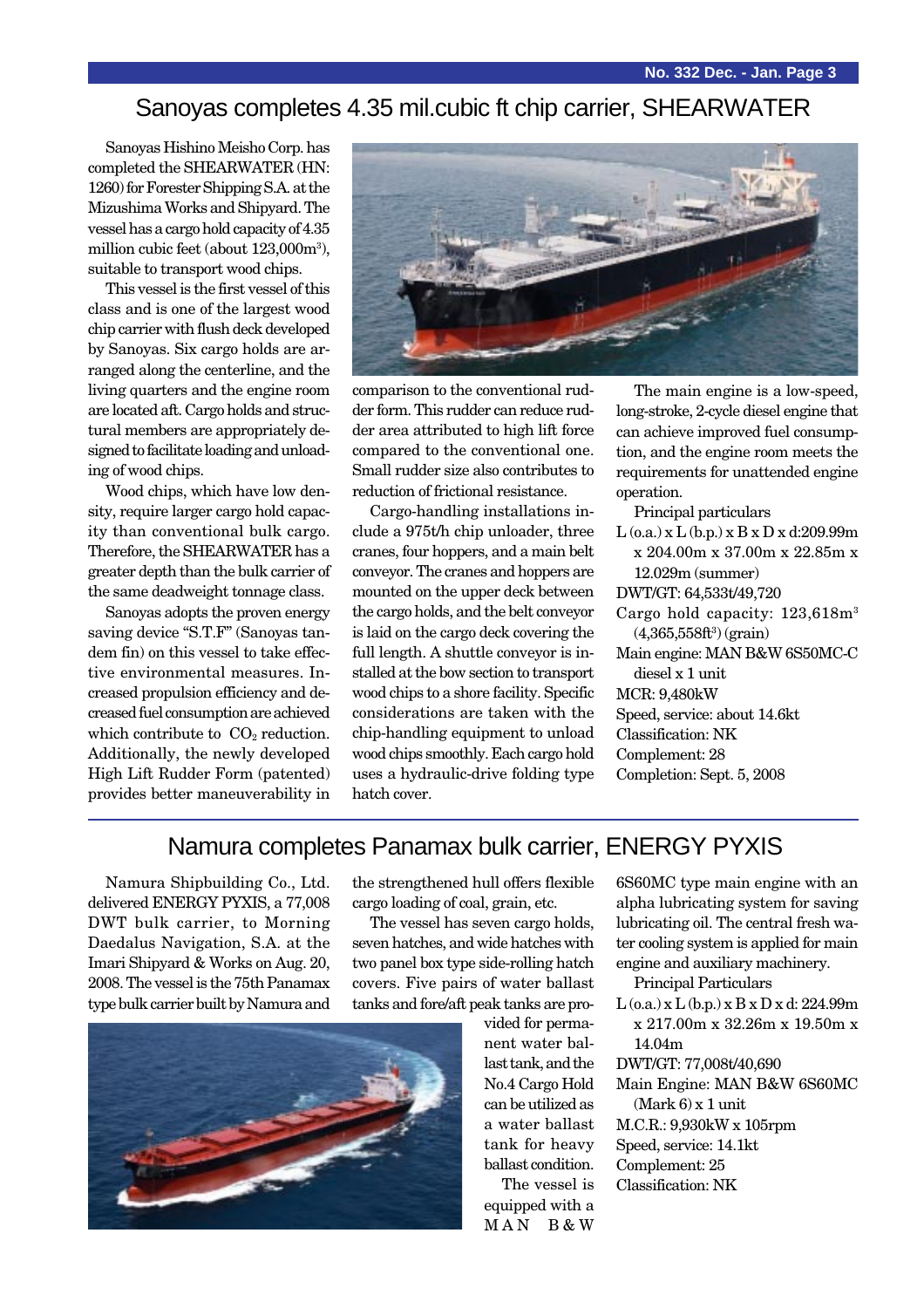#### MARE ORIENS, 110,000DWT D/H tanker completed by MES **—Largest DWT/cargo tank capacity with 42m beam—**

Mitsui Engineering & Shipbuilding Co., Ltd. completed and delivered an 110,000DWT type double hull crude oil tanker MARE ORIENS (HN: 1677) at its Chiba Works to Fratelli d'Amico Armatori S.p.A., Italy, in September 2008. This is the 9th Aframax Tanker of 42m beam with the largest deadweight and the largest cargo tank capacity.

The vessel has the newest hull form including bulbous bow and stern ar-



rangement, which leads to the highest propulsion performance for Aframax tankers. The cargo tank capacity of 127,000m3 and deadweight of 110,000 tons are the largest class for Aframax tankers with 42m beam.

Three kinds of oil can be loaded/unloaded into/from cargo tanks simultaneously by three cargo pumps with self-stripping systems. The vessel has two ballast pumps, which enable easy ballasting and deballasting opera-

tions. The vessel has the RINA Notation COVENT which enables sufficient ventilation in case of oil leakage in the ballast tank.

Two units of Differential Global Positioning

System (DGPS) are installed for complete satellite navigation. Electronic Chart Display Information System (ECDIS), Automatic Ship Identification System (AIS) and Voyage Data Recorder (VDR) are installed for better route planning and safe navigation.

| Length, o.a.:               | 245.50m                |
|-----------------------------|------------------------|
| Length, b.p.:               | 34.00m                 |
| Breadth, mld.:              | 42.00m                 |
| Depth, mld.:                | 21.50m                 |
| Draught, mld.:              | 14.95m at full load    |
| DWT:                        | 110,295t               |
| GT:                         | 59,611                 |
| Cargo tank capacity (100%): |                        |
|                             | $127,760m^3$           |
| Main engine:                | Mitsui-MAN B&W         |
|                             | 7S60MC diesel x 1 unit |
| MCR:                        | 14,280kW x 105rpm      |
| Speed, service:             | 14.9kt                 |
| Complement:                 | 29                     |
| Classification:             | RINA/LR                |
|                             |                        |

#### Shin Kurushima completes product tanker, ARIAKE MARU

Shin Kurushima Dockyard Co., Ltd. has completed ARIAKE MARU (HN: 5456), a 45,920DWT product tanker, for co-ship owners of Solar Shipping and Trading S.A. and Asahi Tanker Co., Ltd. The vessel is designed to carry mainly fuel oil, gasoline, jet fuel, and naphtha as well as crude oil.

The ship hull form is based on the performance verified with scale model tests, and alleviation of noise and vibration and increase in propulsion performance are achieved. The A.S. Fin and Turbo Ring are attached to the stern to improve fuel consumption.

The tanker has 14 cargo tanks and two slop tanks. This arrangement allows efficient cargo loading. A residue tank is separately from these tanks to prevent the marine pollution. The cargo tanks are constructed with corrugated bulkheads and bulkhead stools for the lower sections, and the shell side is double hull construction. The deck longitudinals and transverses are installed on the upper deck side, thus eliminating any projections such as members inside the cargo tanks. This facilitate tank cleaning and maintenance.

The tanker has four electric-drive cargo pumps, the revolving speed of which is controlled by inverter to increase cargo handling efficiency.

The Man Zero notification is applied to the engine room. The main engine and related machinery can re-

motely be operated from the bridge, or the engine control room. Thus centralized control can be achieved easily. The navigation and radio systems are the latest models complying with the international rules.

| Principal particulars          |                 |
|--------------------------------|-----------------|
| Length, o.a.:                  | 179.88m         |
| Length, b.p.:                  | 172.00m         |
| Breadth, mld.:                 | 32.20m          |
| Depth, mld.:                   | 18.70m          |
| Draught, mld.:                 | 12.05m          |
| DWT/GT:                        | 45,920t/28,097  |
| Main engine: B&W 6S50MC-C Mk 7 |                 |
|                                | diesel x 1 unit |
| Speed, service:                | abt. 15.2kt     |
| Classification:                | NK              |
| Completion:                    | August 2008     |
|                                |                 |

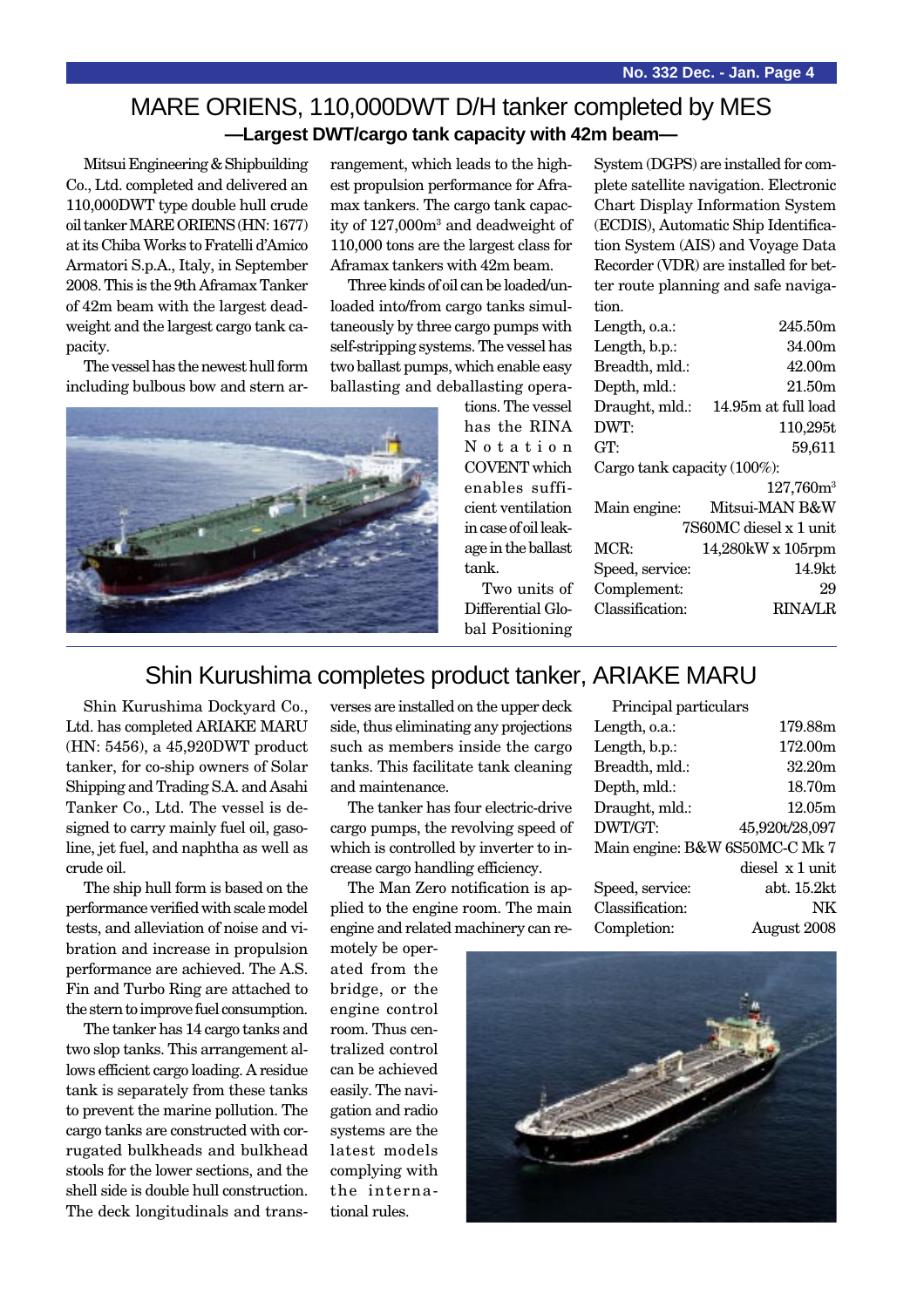Main engine: MAN B&W 6S60MC-C

DWT/GT: 107,510t/60,195

(Mk 7) diesel x 1 unit MCR: 13,560kW x 105rpm

#### Tsuneishi completes Aframax tanker, TH SONATA



Tsuneishi Holdings Corporation completed the 107,500DWT type Aframax size crude oil tanker, TH SO-NATA on Oct. 2, 2008. The vessel complies with the new regulation of IACS Joint Tanker Project Common Structural Rules for Double Hull Oil Tankers (except performance standard for protective coatings for ballast tanks).

The cargo handling system has three segregation groups with double valves. Cargo oil is handled by three steam turbine-drive cargo oil pumps having

a capacity of 3,000m3 /h with a selfstripping device. The vessel is equipped with a newly developed energy saving device, MT-FAST.

Principal particulars: Ship type: Crude oil tanker

 $L$  (o.a.) x  $L$  (b.p.) x  $B$  x  $D$  x d: 243.80 m x 237.00 m x 42.00 m x 21.30 m x 14.55 m

## Koyo completes 8,102TEU container carrier, MOL COSMOS

Koyo Dockyard Co., Ltd. of Imabari Group delivered the MOL COSMOS, an 8,102TEU type container carrier, on July 20, 2008 to Luster Maritime S.A./Higaki Sangyo Kaisha Ltd. The MOL COSMOS is the first 8,102TEU type container carrier built by Koyo dockyard. The vessel can carry 3,498TEU in container holds and 4,604TEU on the upper deck. The holds can stow nine tiers (including two tiers of high cube containers) in 16 rows, and the upper deck can stack seven tiers and 18 rows of containers.

Each hatch coaming has four hatch cover panels. 18 lashing bridges are installed for containers on the deck. The vessel can load 1,558 units of 45ft containers on the upper deck. A total of 630 plugs for air cooling type reefer containers are arranged on the upper deck. Moreover, container holds can carry dangerous goods including class 1 (explosives).

Fuel oil tanks are protected in accordance with MARPOL Annex I Reg. 12A "Fuel Oil Tank Protection." The fuel oil overflow piping is arranged in the 2nd deck passage space to avoid oil flow on the upper deck.

The crew can access the bosun

store, steering gear room, and container holds through the second deck passage. For economical operation, a turbo generator is equipped, and the propeller boss cap fin is equipped to improve propulsion efficiency. The stern tube air sealing device is installed to prevent marine oil pollution. Principal particulars

L(o.a.) x B x D x d: 320.37m x 46.00m x 24.90m x 14.50m

DWT/GT: 90,466t/88,089

Main engine: Mitsui MAN B&W 11K98MC (MK VII) diesel x 1 unit

MCR: 66,100kw x 97.0rpm Speed, service: 25.5kt Complement: 30 Classification: LR

Flag: Panama Completion: Jul. 20 2008 NOR: 11,530kW x 99.5rpm Speed (max. trial): 16.03kt (service): abt.  $15.4kt$  (at  $d = 12.19m$ ) Complement: 30 Classification: ABS Handling gear: Hose handling crane x 1 unit (Electric hydraulic driven type) 15mt x 10m/min. (at 15mt) Cargo pump: 3,000m3 /h x 130mTH (Based on sea water) x 3 units

Loading capacity(tank) : Cargo oil (100% incl. slop tank): 127,517.3m3

#### **To our readers**

- Please notify us of any change in address by letter, telefax, or E-mail together with the old mailing label to ensure you continue to receive SEA-Japan.
- We welcome your comments about SEA-Japan. Please address all correspondence to the Japan Ship Exporters' Association (JSEA), or the Japan Ship Centre (JETRO) in London.
- Address (Tokyo): 2-2, Toranomon 3-chome, Minato-ku, Tokyo 105-0001 / Tel: (03) 5425- 9671 Fax: (03) 5425-9674 E-mail: postmaster@jsea.or.jp
- Address (London): 2nd Floor, 6 Lloyd's Avenue, London EC3N 3AX, UK / Tel: +44 (0) 20 7680 9456 / Fax: +44 (0) 20 7680 9416

E-mail: info@jsc.org.uk URL: http://www.jsc.org.uk Portalsite: maritimejapan.com